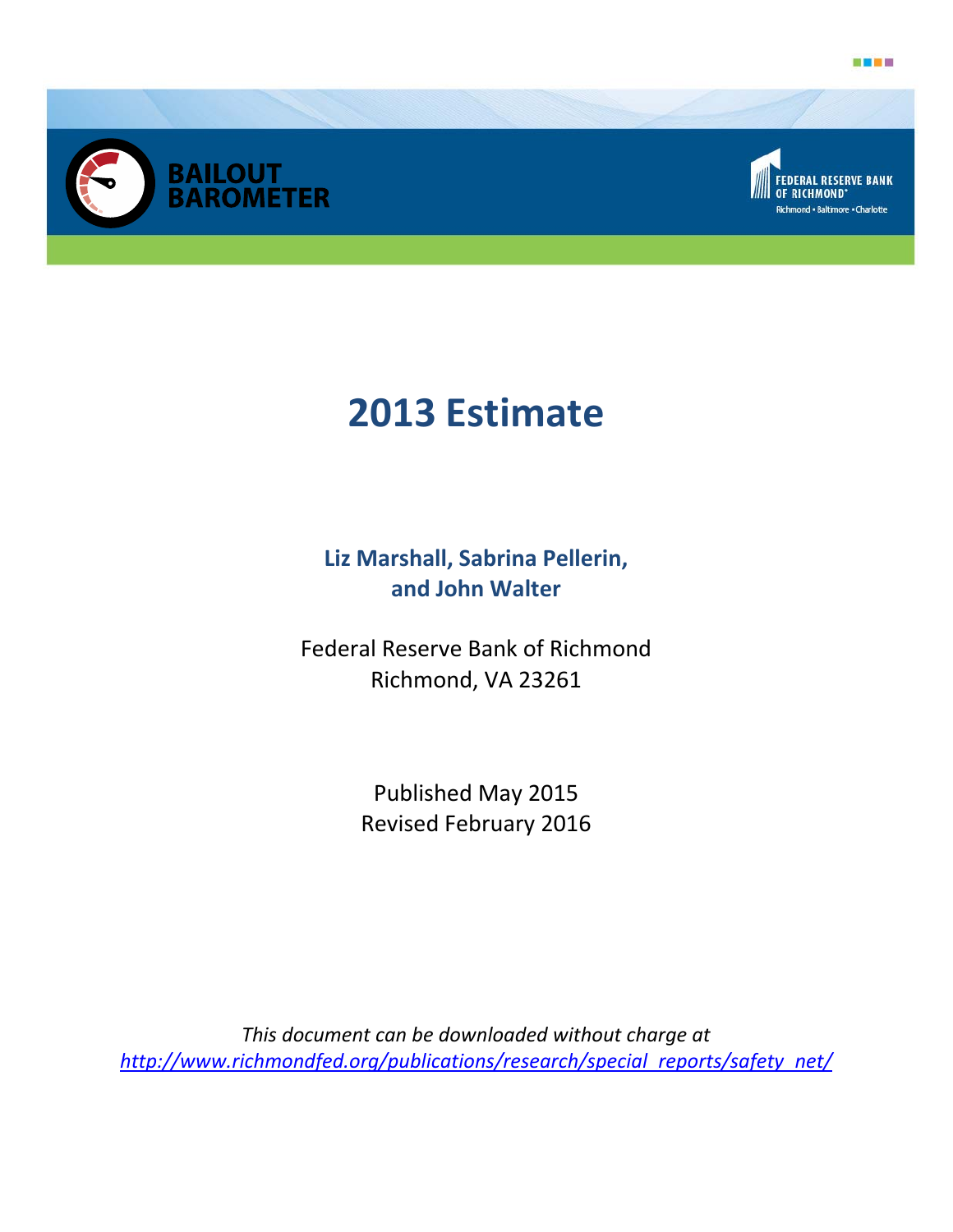## **Bailout Barometer as of Dec. 31, 2013\***

As used b[y Walter and Weinberg \(2002\)](http://www.cato.org/sites/cato.org/files/serials/files/cato-journal/2002/1/cj21n3-2.pdf) and [Malysheva and Walter \(2010\),](http://www.richmondfed.org/publications/research/economic_quarterly/2010/q3/pdf/walter.pdf) the phrase government guarantee means a federal government commitment to protect lenders from losses due to a borrower's default. Following this definition, we include in our estimate of the size of the safety net (which we call our "Bailout Barometer") insured bank and thrift deposits, certain other banking company liabilities, some government-sponsored enterprise (GSE) liabilities, selected private employer pension liabilities, the dollar value of money market mutual fund shares, as well as a subset of the liabilities of other financial firms.

Our most recent estimate (using data as of Dec. 31, 2013), like past estimates, includes a mixture of elements. To start, we include all liabilities that are *explicitly* guaranteed by the federal government. These liabilities make up over a third of all financial sector liabilities. Some other liabilities are *believed* by many market participants to be *implicitly* guaranteed by the federal government. Examples of implicitly guaranteed liabilities include short-term liabilities of the largest banking companies, some deposit balances not explicitly covered by deposit insurance, and the liabilities of certain governmentsponsored enterprises. Our approach to estimating implicit guarantees is to ask, "Based on past government actions, what might market participants reasonably expect future government actions to be?" Our "Bailout Barometer" includes explicitly guaranteed liabilities and our estimate of implicitly guaranteed liabilities.

Of course, market expectations cannot be precisely estimated given that they will vary with circumstances – more severe financial problems would likely lead to more widespread bailouts – and, for a given set of circumstances, will vary among market participants – with some participants perceiving more widespread guarantees than others. Therefore, our Bailout Barometer should be thought of as an informed approximation with a margin of error created by the variety of possible market expectations.

To illustrate one way in which market expectations could exceed our estimate: Some participants may imagine that the government would be likely to protect all non-parent holding company liabilities of the largest bank and savings and loan holding companies – as of 2013 there were 39 holding companies with assets greater than \$50 billion.<sup>1</sup> A reason for such an expectation arises from the FDIC's announced intention to use its Single-Point-of-Entry (SPOE) resolution procedure to ensure that subsidiaries of important financial companies continue operating even after the company has experienced financial difficulties.<sup>2</sup> We have not chosen to include all non-parent liabilities of the 39 largest holding companies because: 1) there are "no past government actions" indicating how SPOE might be applied (indeed, as of this writing, SPOE is just a proposal); 2) the FDIC has indicated in its [SPOE proposal](http://www.gpo.gov/fdsys/pkg/FR-2013-12-18/pdf/2013-30057.pdf) that it plans to allow non-parent creditors of holding companies resolved using the SPOE process to suffer losses (see page 76623 of the proposal); and 3) the SPOE proposal (footnote 5 on page 76618 and footnote 10 on page 76622) and the [final FDIC resolution rule](https://www.fdic.gov/regulations/laws/federal/2011/11finaljuly15.pdf) (page 41644) have indicated an emphasis on only granting

 <sup>\*</sup> The authors Liz Marshall [\(elizabeth.marshall@rich.frb.org\)](mailto:elizabeth.marshall@rich.frb.org), Sabrina Pellerin [\(sabrina.pellerin@rich.frb.org\)](mailto:sabrina.pellerin@rich.frb.org), and John Walter [\(john.walter@rich.frb.org\)](mailto:john.walter@rich.frb.org) wish to acknowledge Brenton Mathews' valuable help gathering and analyzing data.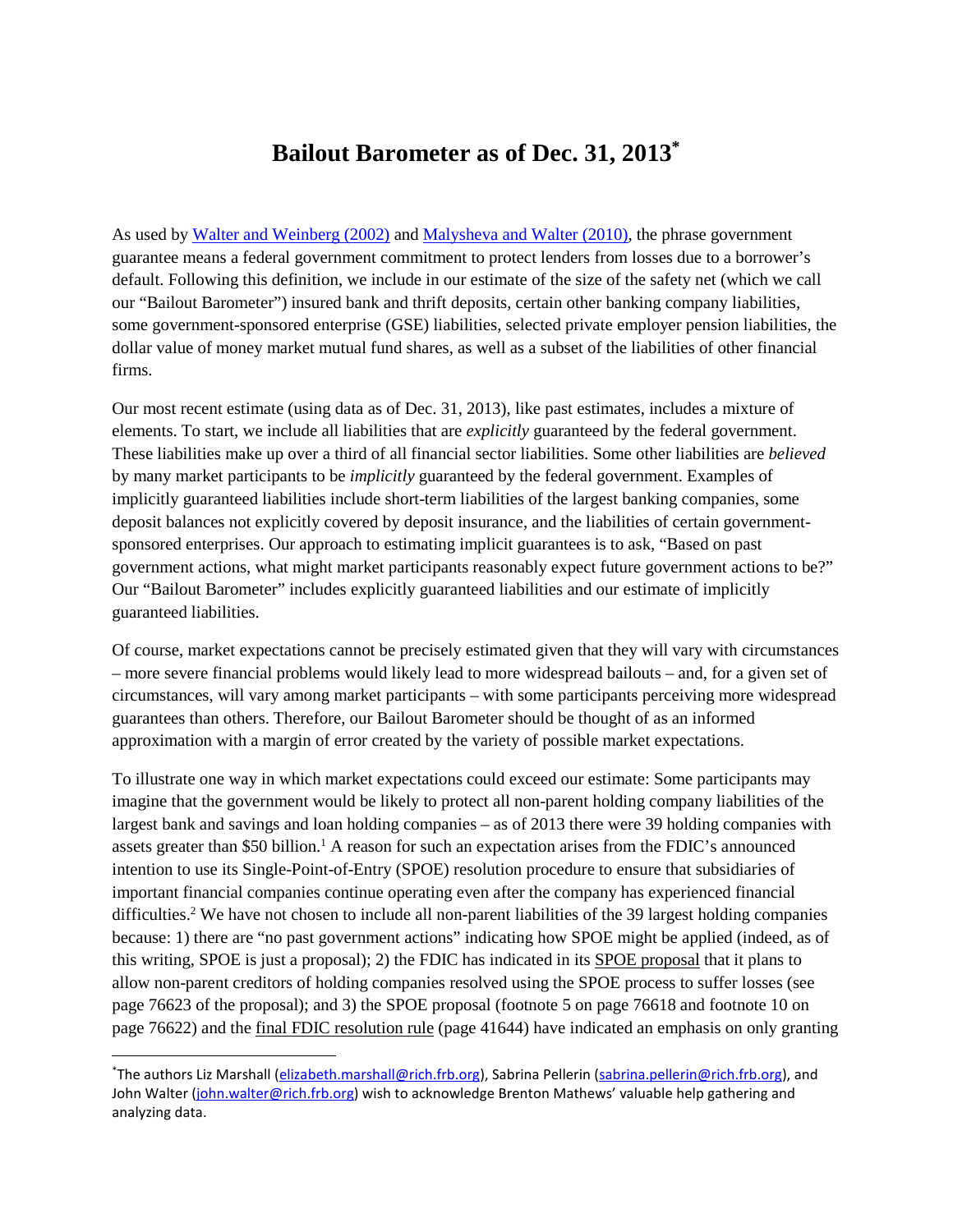special treatment for short-term creditors. Therefore, our estimate includes all the liabilities of the largest four bank holding companies (for reasons explained on page 4 of this document) but only the short-term liabilities of the remaining 35 firms. Additionally, we include in our implicit measure only those securities brokers and dealers (broker-dealers) owned by large domestic bank and savings and loan holding companies, and no stand-alone or foreign-owned broker-dealers. Some fairly large brokerdealers, however, are not in domestic holding companies so that some market participants might imagine that such broker-dealers would also receive government protection if troubled.

Likewise, market expectations of the amount of liabilities likely to be protected might be smaller than our estimate. One can imagine circumstances under which creditors of the largest firms would be provided no government assistance. For example, if the failure of one of the largest four firms were to occur because of problems only at that firm and not because of financial-system-wide problems (as in the case of the Barings failure in 1995) the federal government might allow the firm to go into bankruptcy and protect none of its creditors. Similarly, some market participants might imagine that in a future financial crisis the government could abstain from offering to protect all MMFs investors (in contrast to its actions in 2008 when it offered to protect all MMF investors). Market participants might well believe that some MMFs might need no government assistance even in the worst financial crises (such as those that invest largely in Treasury securities) or that some smaller MMFs might be allowed to suffer losses.

See the Methodology and Sources section for greater detail on what we included in our explicit and implicit categories for each liability type and why.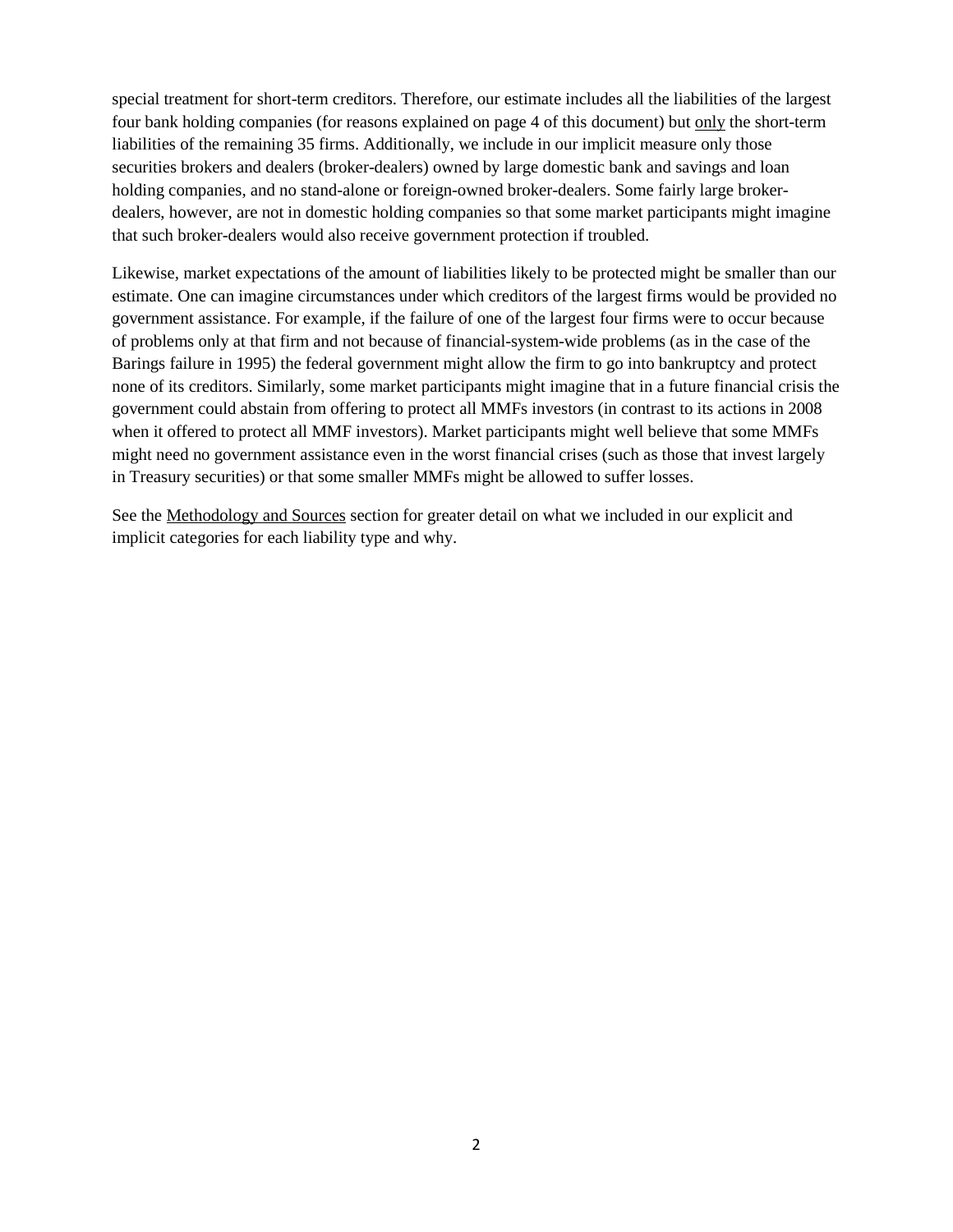# **Bailout Barometer**

Data as of December 31, 2013

| <b>Financial Firms (in billions)</b>    | <b>Explicitly</b><br><b>Guaranteed</b><br><b>Liabilities</b><br>(A) | <b>Implicitly</b><br><b>Guaranteed</b><br><b>Liabilities</b><br>(B) | <b>Bailout</b><br><b>Barometer</b><br>$(A+B)$ | <b>Total</b><br><b>Liabilities</b> |
|-----------------------------------------|---------------------------------------------------------------------|---------------------------------------------------------------------|-----------------------------------------------|------------------------------------|
| Banking & Saving Firms (includes BHCs & | \$6,011                                                             | \$7,173                                                             | \$13,184                                      | \$17,676                           |
| SLHCs)                                  | 34.0%                                                               | 40.6%                                                               | 74.6%                                         |                                    |
| <b>Credit Unions</b>                    | \$866                                                               | \$6                                                                 | \$872                                         | \$907                              |
|                                         | 95.5%                                                               | 0.6%                                                                | 96.2%                                         |                                    |
| <b>GSEs</b>                             |                                                                     |                                                                     |                                               |                                    |
| Fannie Mae                              | \$3,261                                                             |                                                                     | \$3,261                                       | \$3,261                            |
| Freddie Mac                             | \$1,953                                                             |                                                                     | \$1,953                                       | \$1,953                            |
| Farm Credit System                      |                                                                     | \$231                                                               | \$231                                         | \$231                              |
| <b>Federal Home Loan Banks</b>          |                                                                     | \$789                                                               | \$789                                         | \$789                              |
| Total                                   | \$5,214                                                             | \$1,020                                                             | \$6,234                                       | \$6,234                            |
|                                         | 83.6%                                                               | 16.4%                                                               | 100.0%                                        |                                    |
| Private Employer Pension Funds          | \$2,891                                                             |                                                                     | \$2,891                                       | \$3,105                            |
|                                         | 93.1%                                                               |                                                                     | 93.1%                                         |                                    |
| Money Market Mutual Funds               |                                                                     | \$2,718                                                             | \$2,718                                       | \$2,718                            |
|                                         |                                                                     | 100.0%                                                              | 100.0%                                        |                                    |
| <b>Other Financial Firms</b>            |                                                                     | \$14                                                                | \$14                                          | \$12,514                           |
|                                         |                                                                     | 0.0%                                                                | 0.0%                                          |                                    |
| <b>Total for Financial Firms</b>        | \$14,982                                                            | \$10,932                                                            | \$25,913                                      | \$43,154                           |
| <b>Percentage of Total Liabilities</b>  | 34.7%                                                               | 25.3%                                                               | 60.0%                                         | 100.0%                             |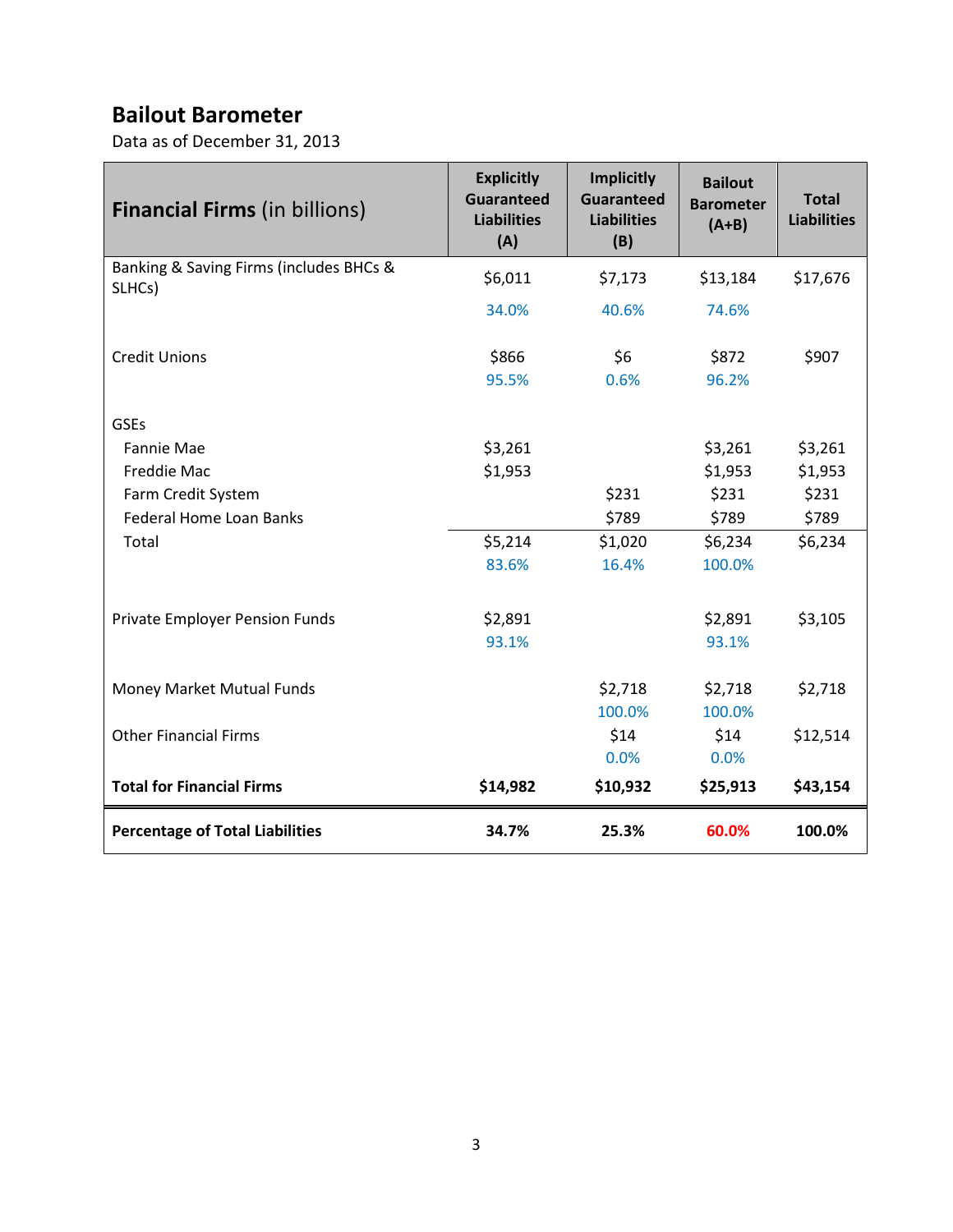## **Methodology and Sources**

#### **Banking and Savings Firms**

*Explicitly Guaranteed Liabilities –* FDIC-insured deposits of all commercial banks and savings institutions (domestic deposits up to the \$250,000 insurance limit).

*Implicitly Guaranteed Liabilities –* In our Bailout Barometer, we include total liabilities of the four largest banking institutions (those larger than \$1 trillion in assets)<sup>3</sup> minus insured domestic deposits (included in explicit column); plus short-term liabilities (fed funds, repurchase agreements ["repos"], commercial paper, and other short-term liabilities as reported in banking institution financial reports) <sup>4</sup> and uninsured domestic deposits<sup>5</sup> of the 35 bank and savings and loan holding companies (beyond the four largest) with assets greater than \$50 billion.

Four largest banking institutions – During the financial turmoil of 2008 and 2009, the government promised to provide capital if needed by any of the largest 19 bank holding companies (BHCs) such that their operations could continue uninterrupted, encouraging the view that all liabilityholders of these firms would be protected. However, the Orderly Liquidation Authority (OLA) provisions in the Dodd-Frank Wall Street Reform and Consumer Protection Act (Dodd-Frank) may reduce the likelihood that these companies would receive capital injections to allow their uninterrupted operation. Nevertheless, one can imagine that many market participants will remain skeptical that the government would allow operations of the very largest and most systemically important institutions to be disrupted, even if the interruption might be minimized and carefully managed by the OLA process.<sup>6</sup> As a result, our Bailout Barometer includes all of the liabilities of the four largest companies.

Short-term liabilities – Market participants might expect that the short-term liabilities of large financial firms would be protected if the firms are resolved under the OLA. Both bank holding companies and savings and loan holding companies (SLHCs) with assets greater than \$50 billion are likely to be considered for OLA treatment if they experience financial distress. Moreover, all bank holding companies with assets greater than \$50 billion have been designated as systemically important financial institutions (SIFIs). While a SIFI designation does not necessarily imply OLA treatment in resolution, market participants are likely to expect that these institutions would not be allowed to enter bankruptcy because it seems ill-suited to handle the failure of SIFIs [\(Pellerin](http://www.richmondfed.org/publications/research/economic_quarterly/2012/q1/pdf/walter.pdf)  [and Walter 2012, p. 14–16\)](http://www.richmondfed.org/publications/research/economic_quarterly/2012/q1/pdf/walter.pdf). The OLA provisions of the Dodd-Frank Act permit the FDIC to pay some creditors more than bankruptcy might allow (Pellerin and Walter 2012, p. 16) and the FDIC's OLA implementing rule suggests that this treatment could apply to short-term creditors [\(FDIC final rule, July 15, 2011, 12 CFR 380,](http://www.fdic.gov/regulations/laws/federal/2011/11finaljuly15.pdf) p. 41644). Therefore, we include the short-term liabilities of all BHCs and SLHCs with assets exceeding \$50 billion in our Bailout Barometer.

Uninsured domestic deposits – Historically, uninsured depositors in the largest institutions have been protected [\(Walter and Weinberg, 2002,](http://www.cato.org/sites/cato.org/files/serials/files/cato-journal/2002/1/cj21n3-2.pdf) p. 380). Additionally, most uninsured depositors were protected during the bank failures that occurred following the financial crisis that began in 2008. Given these facts, market participants are likely to expect uninsured depositors at the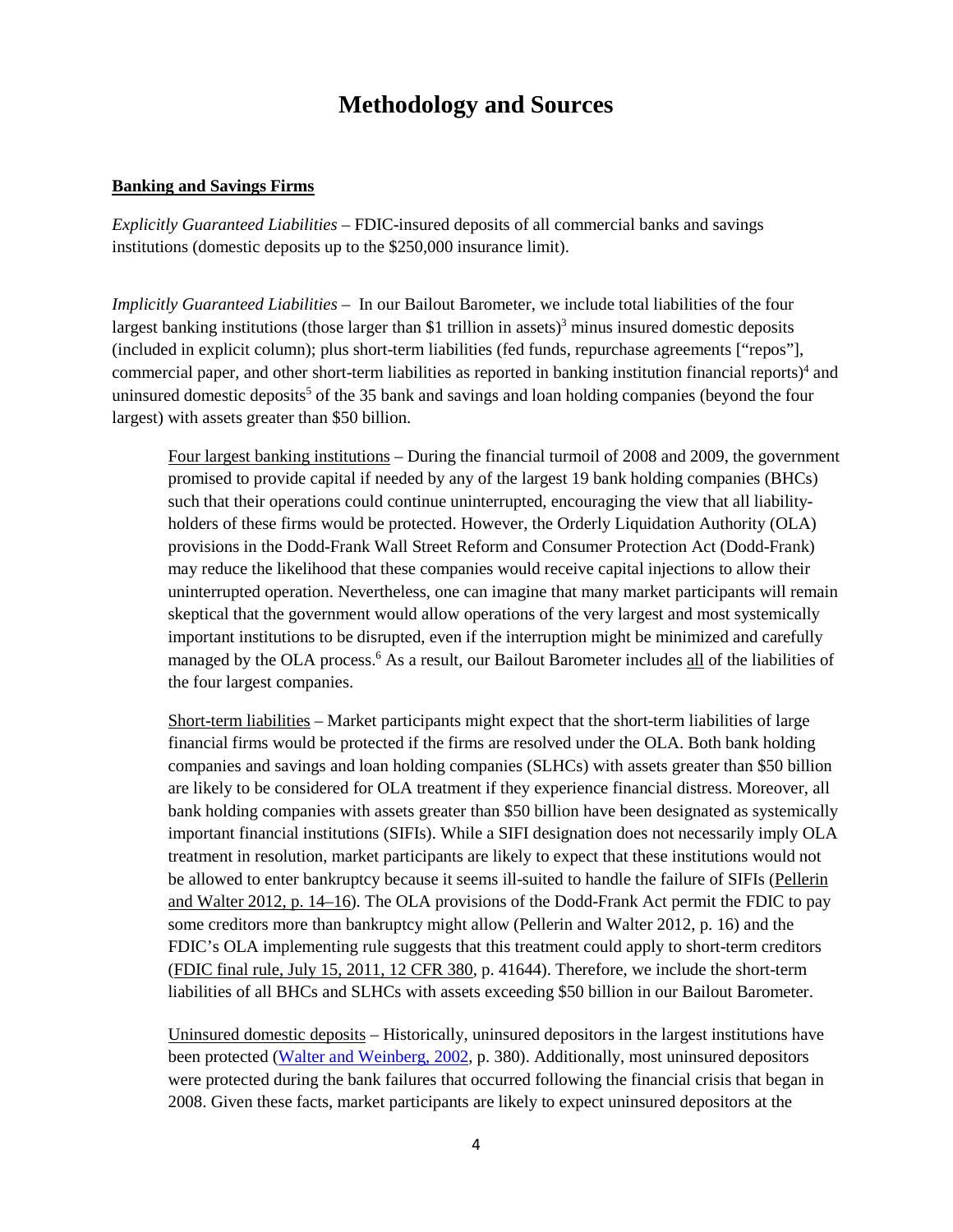largest banking companies (those with over \$50 billion in assets) to be protected from losses in future financial crises.

*Total Liabilities* – Includes total liabilities of BHCs and SLHCs,7 total liabilities of banks and thrifts not owned by BHCs or SLHCs,<sup>8</sup> plus total liabilities of U.S insured branches of foreign banks.<sup>9</sup>

#### **Credit Unions**

*Explicitly Guaranteed Liabilities* – Total credit union shares (deposits) up to the \$250,000 NCUA insurance coverage limit.<sup>10</sup>

*Implicitly Guaranteed Liabilities* – In our Bailout Barometer, we include the short-term liabilities and uninsured deposits of credit unions with assets greater than \$50 billion.<sup>11</sup>

Short-term liabilities – Financial institutions of this size are likely to be considered for OLA treatment if they experience financial distress. <sup>12</sup> The OLA provisions of the Dodd-Frank Act permit the FDIC to pay some creditors more than bankruptcy might allow (Pellerin and Walter 2012, p. 16) and the FDIC's OLA implementing rule suggests that this treatment could apply to short-term creditors (FDIC final rule, July 15, 2011, 12 CFR 380, p. 41644). Therefore, we include short-term liabilities of these credit unions in our Bailout Barometer.

Uninsured deposits – Historically, uninsured depositors in the largest institutions have been protected [\(Walter and Weinberg, 2002,](http://www.cato.org/sites/cato.org/files/serials/files/cato-journal/2002/1/cj21n3-2.pdf) p. 380). Therefore, market participants may expect uninsured depositors at the largest credit unions (those with over \$50 billion in assets) to be protected from losses in future financial crises.

*Total Liabilities –* Total credit union liabilities as of Dec. 31, 2013. 13

## **GSEs**

*Explicitly Guaranteed Liabilities:*

Since Sept. 6, 2008, Fannie Mae and Freddie Mac have been in conservatorship under the Federal Housing Finance Agency (FHFA). Under the agreements associated with the conservatorship, the Treasury has committed to ensuring that each entity maintains a positive net worth.14 Given this explicit promise of support, explicitly guaranteed liabilities will include:

Fannie Mae (Federal National Mortgage Association) - Total liabilities.<sup>15</sup>

Freddie Mac (Federal Home Loan Mortgage Corporation) - Total liabilities.<sup>16</sup>

#### *Implicitly Guaranteed Liabilities*:

Both Fannie Mae and the Farm Credit System were bailed out with federal government loans when they experienced financial trouble in the 1980s. Furthermore, the bailout of Fannie Mae and Freddie Mac in 2008 during the financial crisis reinforced the perception that all of the large, systemically important GSEs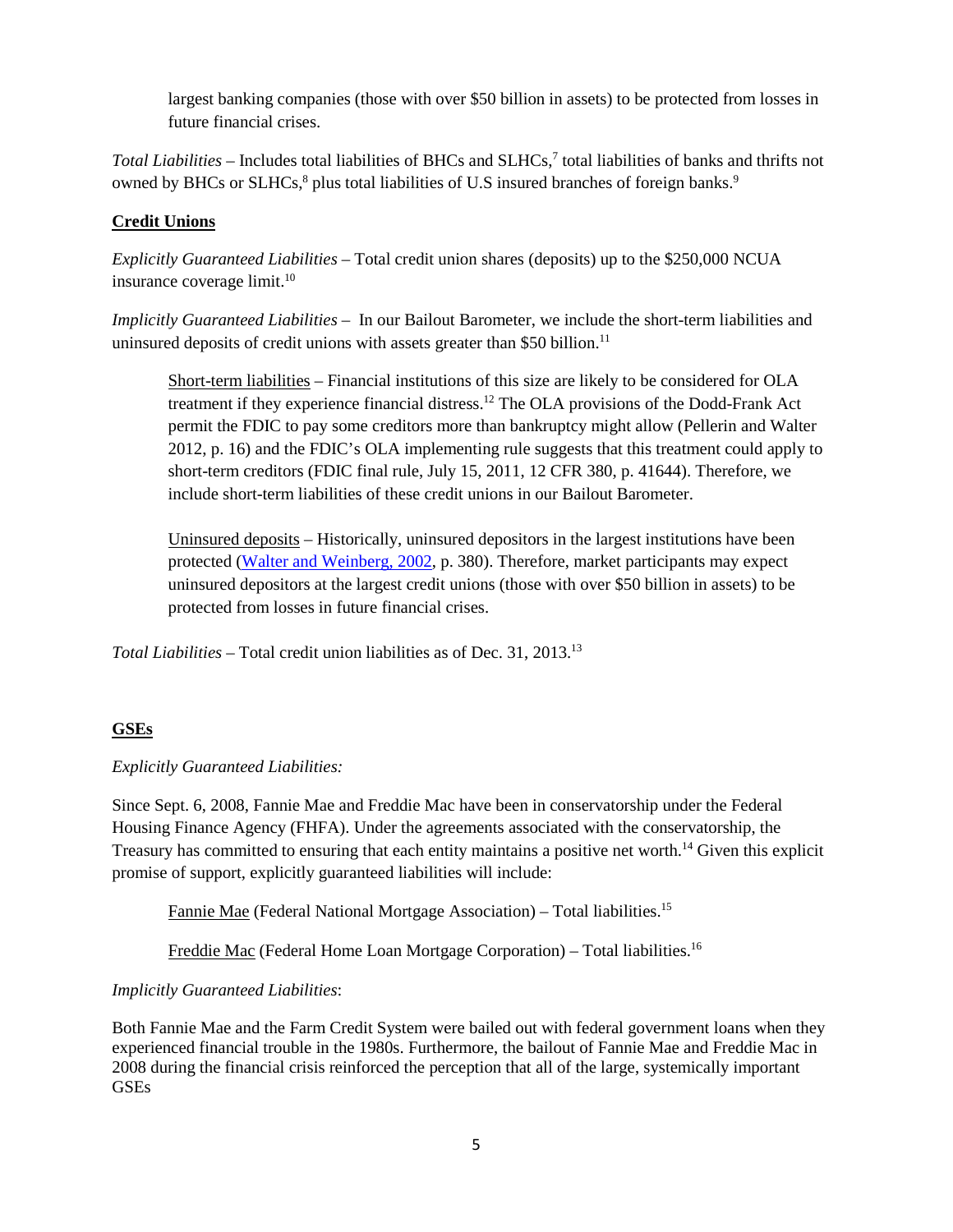will be bailed out in the event of financial trouble. Therefore, we include the liabilities of the remaining two GSEs in our Bailout Barometer:

Farm Credit System - Total liabilities.<sup>17</sup>

Federal Home Loan Banks – Total liabilities. 18

#### **Pension Funds**

*Explicitly Guaranteed Liabilities* – According to a paper co-authored by staff members at the International Monetary Fund and the BEA, "as a percentage of assets held by private [defined benefit] pension plans, over 98 percent of the plans are covered under the Pension Benefit Guarantee Corporation (PBGC) in recent years."19 We use this 98 percent asset coverage as a proxy for liability coverage and multiply our 2013 total liability figure for private defined benefit pension plans (\$3,105 billion – see below for description) by 0.98 to reach \$3,043 billion in liabilities of PBGC-guaranteed plans. Since the PBGC covers pensions only up to a specified maximum payment per year, the portion of beneficiaries' pensions that exceed the maximum is not guaranteed by the PBGC. According to the PBGC, this portion is estimated to be 4 percent to 5 percent.<sup>20</sup> We thus multiply the figure for liabilities of PBGC-guaranteed plans (\$3,043 billion) by 0.95 to yield \$2,891 billion to arrive at the explicitly guaranteed portion of PBGC-guaranteed pension funds.

*Total Liabilities*- Includes total liabilities of defined benefit plans held by private pension funds, as reported by the Board of Governor's Financial Accounts of the United States ("Flow of Funds"). The Flow of Funds obtains this figure from the Bureau of Economic Analysis (BEA), which bases its estimates on Form 5500 filings from employee benefit plans.

## **Money Market Mutual Funds**

*Implicitly Guaranteed Liabilities* – Total net assets of money market mutual funds (MMFs). <sup>21</sup> Included because the federal government protection that was granted to MMFs in 2008 implies that market participants could view MMFs as being likely to receive government protection in future financial crises. New SEC rules, which take effect in 2016, may minimize the danger of runs on some MMFs and therefore the market's perception of federal government protection.<sup>22</sup> The new rules would require institutional "prime" MMFs and institutional municipal MMFs to float their net asset values (NAVs) rather than use stable NAVs as they are currently permitted to do. Commentators maintain that stable NAVs contribute to the likelihood of runs, and therefore encourage government intervention.

## **Other Financial Firms**

*Implicitly Guaranteed Liabilities* – Short-term liabilities (repo, commercial paper, and other short-term liabilities with original maturities less than or equal to one year) of those nonbank financial companies that have been designated as SIFIs by the Financial Stability Oversight Council.

Market participants might expect that the short-term liabilities of large financial firms that are designated as SIFIs would be protected if the firm is resolved under the OLA. While a SIFI designation does not necessarily imply OLA treatment in resolution, market participants are likely to expect that these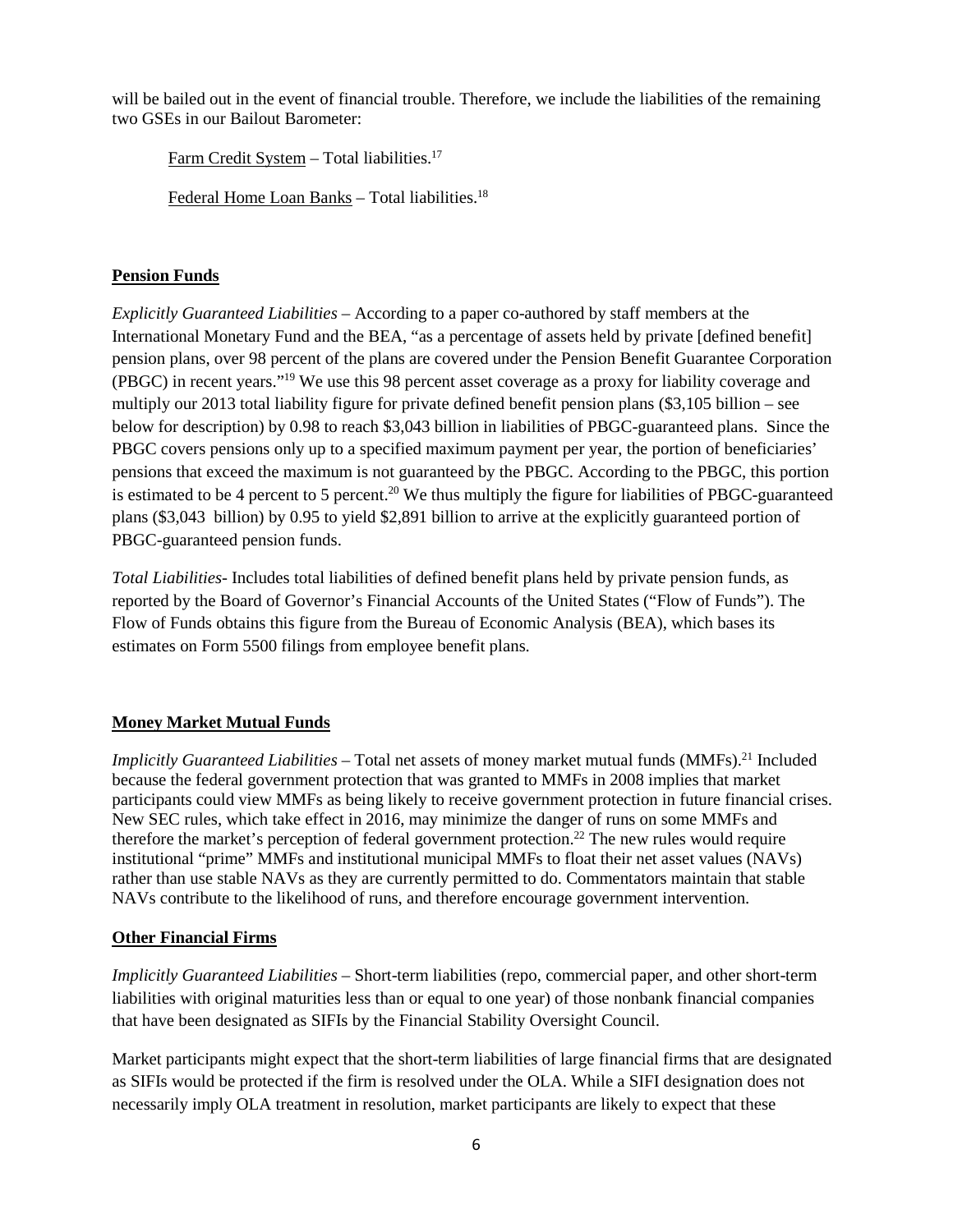institutions will not be allowed to enter bankruptcy because it seems ill-suited to handle the failure of SIFIs [\(Pellerin and Walter 2012, p. 14-16\)](http://www.richmondfed.org/publications/research/economic_quarterly/2012/q1/pdf/walter.pdf). The OLA provisions of the Dodd-Frank Act permit the FDIC to pay some creditors more than bankruptcy might allow (Pellerin and Walter 2012, p. 16), and the FDIC's OLA implementing rule suggests that this treatment could apply to short-term creditors (FDIC final rule, July 15, 2011, 12 CFR 380, p. 41644). Therefore, we include short-term liabilities of these SIFI-designated firms in our Bailout Barometer.

*Total Liabilities* – Includes the aggregate amount of liabilities outstanding as of December 2013 from each nonbank financial sector, including:

- Property-Casualty Insurance Companies
- Life Insurance Companies
- Security Brokers and Dealers
- Issuers of Asset-Backed Securities
- Finance Companies
- Real Estate Investment Trusts
- Funding Corporations

Total liabilities figures for those Property-Casualty Insurance Companies, Life Insurance Companies, and Security Brokers and Dealers that are not owned by BHCs and SLHCs are obtained from SNL Financial.23 Total liability figures for Issuers of Asset-Backed Securities, Finance Companies, Real Estate Investment Trust, or Funding Corporations ("remaining financial sectors") are obtained from the Board of Governor's Flow of Funds Statistical Release. Some firms in the remaining financial sectors are directly owned by U.S. BHCs or SLHCs, and their liabilities are thus already included in our Total Liability figure for Banking and Savings Firms; however, nonbank firms that are directly owned by a BHC or SLHC are (with some exceptions – such as for the smallest of these firms) required to file a  $Y-11$  or  $Y-11S$  report (Financial Statements of U.S. Nonbank Subsidiaries of U.S. Bank Holding Companies). We thus avoid double counting the liabilities in these BHC- or SLHC-owned firms by subtracting the liabilities of all Y-11/Y-11S filers that we believe to be Issuers of Asset-Backed Securities, Finance Companies, Real Estate Investment Trusts, or Funding Corporations from the total liabilities of the remaining financial sectors, as collected from the Flow of Funds.<sup>24</sup>

 $1$  According to the Dodd-Frank Act, all bank holding companies with assets greater than \$50 billion are designated as systemically important financial institutions (SIFIs). Although several savings and loan holding companies have more than \$50 billion in assets, they are not automatically designated as SIFIs like bank holding companies.

<sup>&</sup>lt;sup>2</sup> Federal Deposit Insurance Corporation, "Resolution of Systemically Important Financial Institutions: The Single Point of Entry Strategy," *Federal Register*, Notice, Vol. 78, No. 243, Dec. 18, 2013, <http://www.gpo.gov/fdsys/pkg/FR-2013-12-18/pdf/2013-30057.pdf>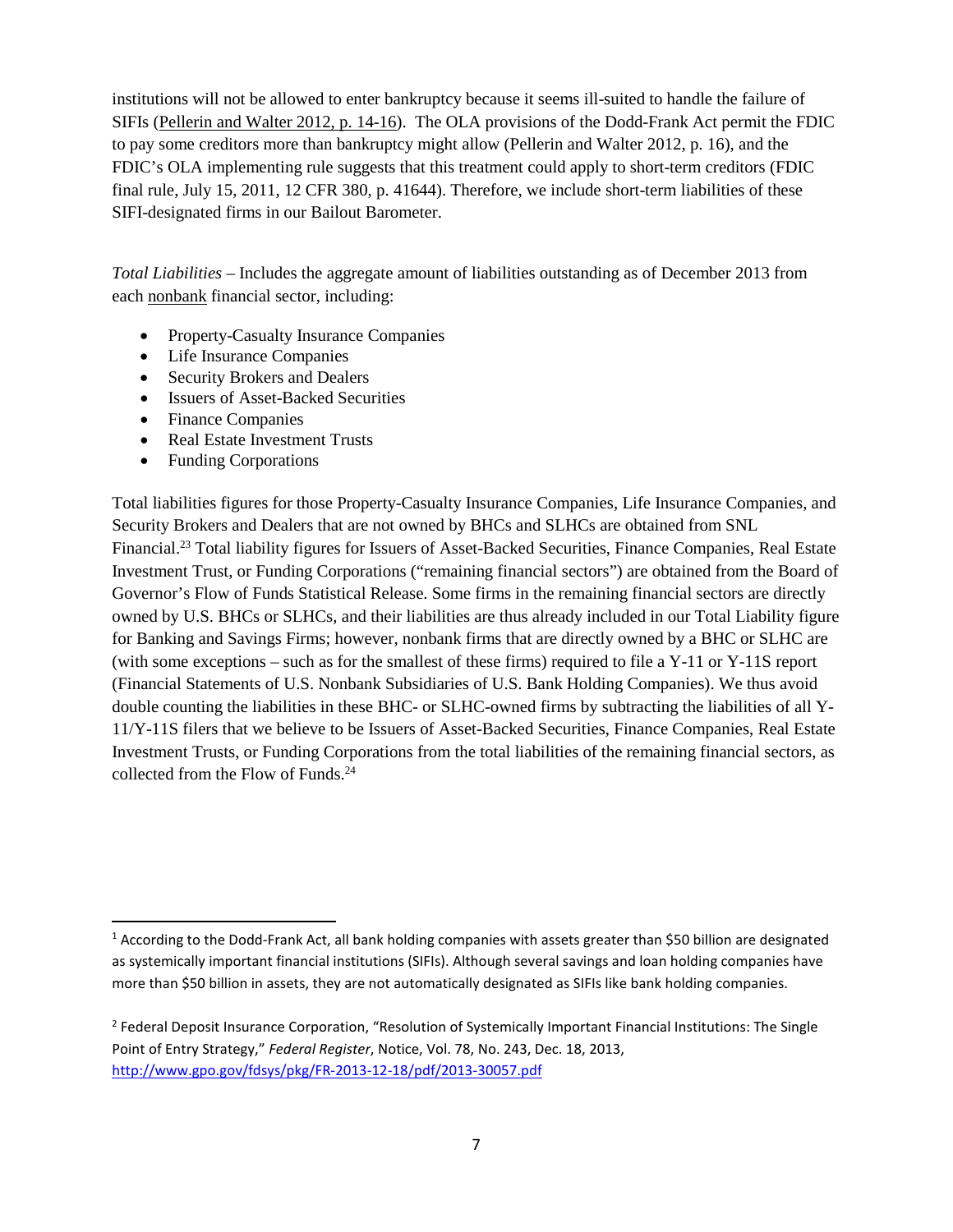3 Consolidated Statements for Bank Holding Companies (FR Y9C)

<sup>4</sup> Our primary source is corporate annual reports because they report short-term liabilities with original maturities of less than one year. FR Y9C uses a broader definition of "other short-term liabilities," one which includes liabilities that may have had original maturities greater than one year. When the top tier is a foreign holding company, we gather data on specific short-term liabilities (fed funds, repos, and commercial paper, almost all of which have original maturities of less than one year) from FR Y9C because FR Y9C contains data only on the U.S. subsidiaries, so it excludes liabilities of foreign subsidiaries. We then review the call reports to find any additional U.S. subsidiary short-term borrowings (e.g. FHLB advances with original maturities of less than one year) that the FR Y9C does not separately report. When available, we use average figures. We also add "securities loaned" when it is included as a separate line item distinct from repos.

<sup>5</sup> "Deposits held in domestic offices" minus "estimated insured deposits" from the FDIC's report that collects data from individual call reports of the insured subsidiaries of a BHC or SLHC.

<sup>6</sup> See, for example[: http://www.bloomberg.com/news/2012-04-16/obama-bid-to-end-too-big-to-fail-undercut-as](http://www.bloomberg.com/news/2012-04-16/obama-bid-to-end-too-big-to-fail-undercut-as-banks-grow.html)[banks-grow.html;](http://www.bloomberg.com/news/2012-04-16/obama-bid-to-end-too-big-to-fail-undercut-as-banks-grow.html) [http://www.nypost.com/p/news/opinion/opedcolumnists/too\\_big\\_to\\_fail\\_grows\\_cVFocOFPEAJyQ4LgCR2ilO;](http://www.nypost.com/p/news/opinion/opedcolumnists/too_big_to_fail_grows_cVFocOFPEAJyQ4LgCR2ilO) [http://www.reuters.com/article/2011/07/12/financial-regulation-research-idUSN1E76B1II20110712;](http://www.reuters.com/article/2011/07/12/financial-regulation-research-idUSN1E76B1II20110712) and

[https://www.law.upenn.edu/blogs/regblog/2012/09/11-lipson-orderly-liquidation-authority.html.](https://www.law.upenn.edu/blogs/regblog/2012/09/11-lipson-orderly-liquidation-authority.html)

<sup>7</sup> From FR Y9C and FR Y9SP.

<sup>8</sup> Bank data from Consolidated Reports of Condition and Income for a Bank, FFIEC 031 and FFIEC 041.

<sup>9</sup> FFIEC 002 Report of Assets and Liabilities of U.S. Branches and Agencies of Foreign Banks.

<sup>10</sup> NCUA 2013 Annual Report, page 99; published May 2014.

 $11$  One credit union – Navy Federal Credit Union – had assets exceeding \$50 billion as of Dec. 31, 2013.

<sup>12</sup> <http://us.practicallaw.com/6-532-5109?source=relatedcontent>

<sup>13</sup> Board of Governors of the Federal Reserve System. Credit Unions, Table L.113 in Federal Reserve statistical release Z.1, "Financial Accounts of the United States." <http://www.federalreserve.gov/releases/z1/current/z1.pdf> (Dec. 11, 2014)

<sup>14</sup> "Statement by Secretary Henry M. Paulson, Jr. on Treasury and Federal Housing Finance Agency Action to Protect Financial Markets and Taxpayers." Washington, DC. 9 July 2008. U.S. Department of the Treasury. http://www.treasury.gov/press-center/press-releases/Pages/hp1129.aspx.

Fannie Mae Form 10-K. Dec. 31, 2013, p. 22-23.

http://www.sec.gov/Archives/edgar/data/310522/000031052214000067/fanniemae201310k.htm

Freddie Mac Form 10-K. Dec. 31, 2013, p. 188.

http://www.sec.gov/Archives/edgar/data/1026214/000102621414000024/fmcc-

2013x10k.htm#s19c7718ad5d04bcb91a7bed296e8bf81

<sup>15</sup> Fannie Mae Form 10-K. Dec. 31, 2013, p. 63. http://www.sec.gov/Archives/edgar/data/310522/000031052214000067/fanniemae201310k.htm